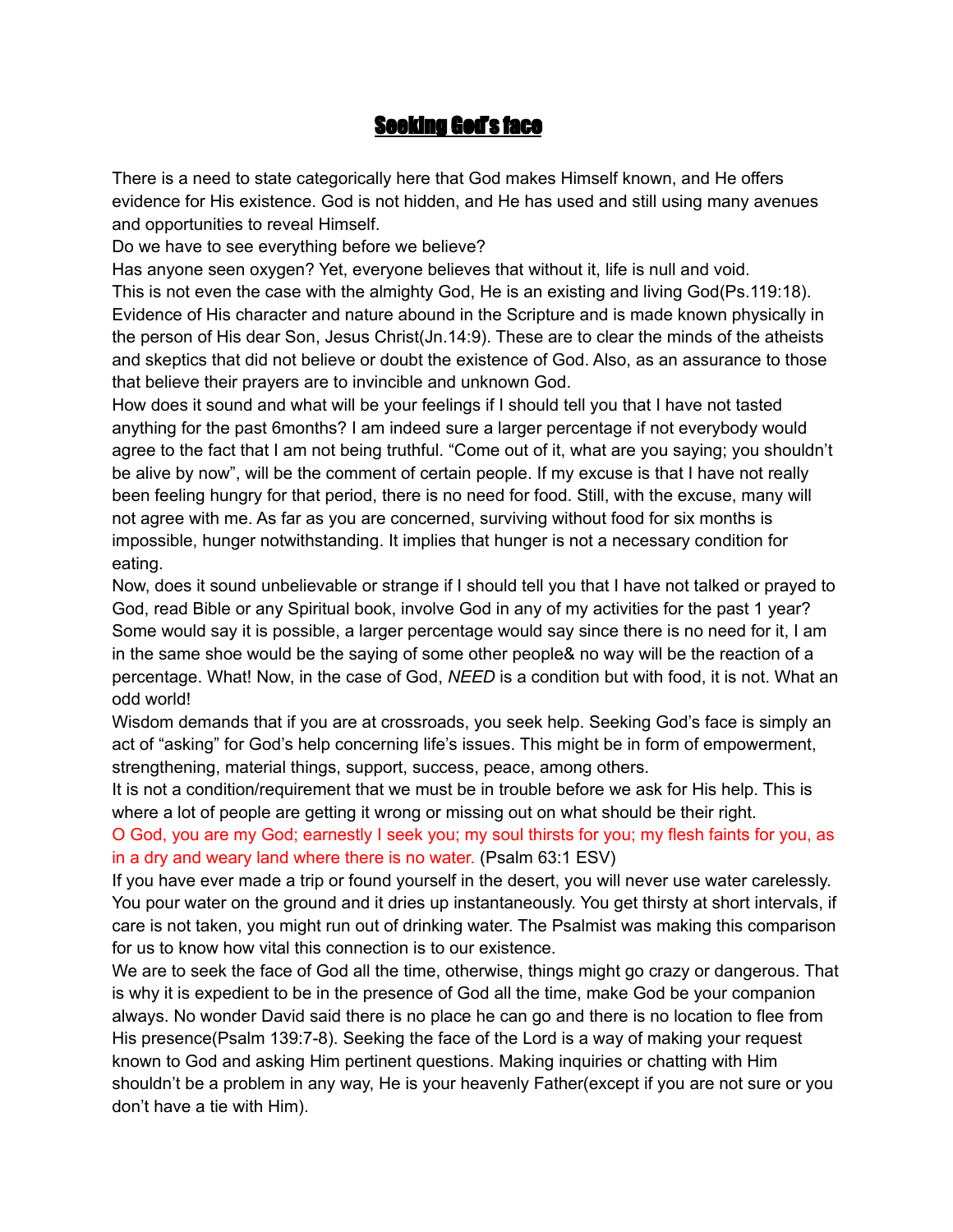Your father and my father says;

"Call to Me, and I will answer you, and show you great and mighty things, which you do not know."(Jeremiah 33:3NKJV)

## **Why seek His face?**

As humans, we are utterly limited in every area of life. Humorously, I used to say that we cannot see beyond our nose. Only God is unlimited, the all-knowing; He knows the beginning from the ending and the ending from the beginning. That's why He is Omniscient, unlimited in knowledge and creative power.

Apart from the fact that God sees all and knows all, looking unto Him for help is a demonstration of your submission and acceptance of His Lordship. Through this act, His supremacy is being acknowledged.

This generation is so arrogant in their ways, they believe they know better, and they should be able to judge better. Due to their access to volumes of information technology and which has resulted in an explosion of knowledge. This is good and we can see the impact but whenever the God factor is left out, it turns to folly.

Satan, who is the god of this world, has blinded the minds of those who don't believe. (2Corinthians 4:4NLT)

Do you need promotion, breakthrough, success, peaceful marriage, children of your own, and others?

Friends, you need God. Yeah! Some people are making explanations or giving excuses as a way to hide from facts.

Are you suffering from pain, loss, loneliness, addiction, anxiety, bad parenting, unemployment, among others? There are no two ways, you need God.

Is having a better and smoother relationship with God your concern? You need to seek the face of God.

He said you should come and whatever may be your need, He has the answer to them all. ……………………'Come, for everything is now ready.'(Luke 14:17NIV)

Despite all the sufferings and troubles in our world today, there are still some individuals that are enjoying rest and I mean, all round rest.

According to Billy Graham, "Without God's guidance, our response to suffering is futile".

Seeking God's face is inquiring what will be His response or reaction if He was to be in a similar situation.

There are many reasons to seek the face of God.

## **1. He is ever capable.**

Nothing is more powerful than Him. There is nothing He can not do.

No matter your troubles, problems, the disaster, and considering how hopeless or terrible they may be. He is up to the task of meeting your demands.

#### **2. He is the only companion you can completely trust.**

He is your creator. He knows you and everything about you. He is the only true friend you can trust.

#### **3. God remains the same.**

He doesn't change. Same yesterday, today, tomorrow, and forever.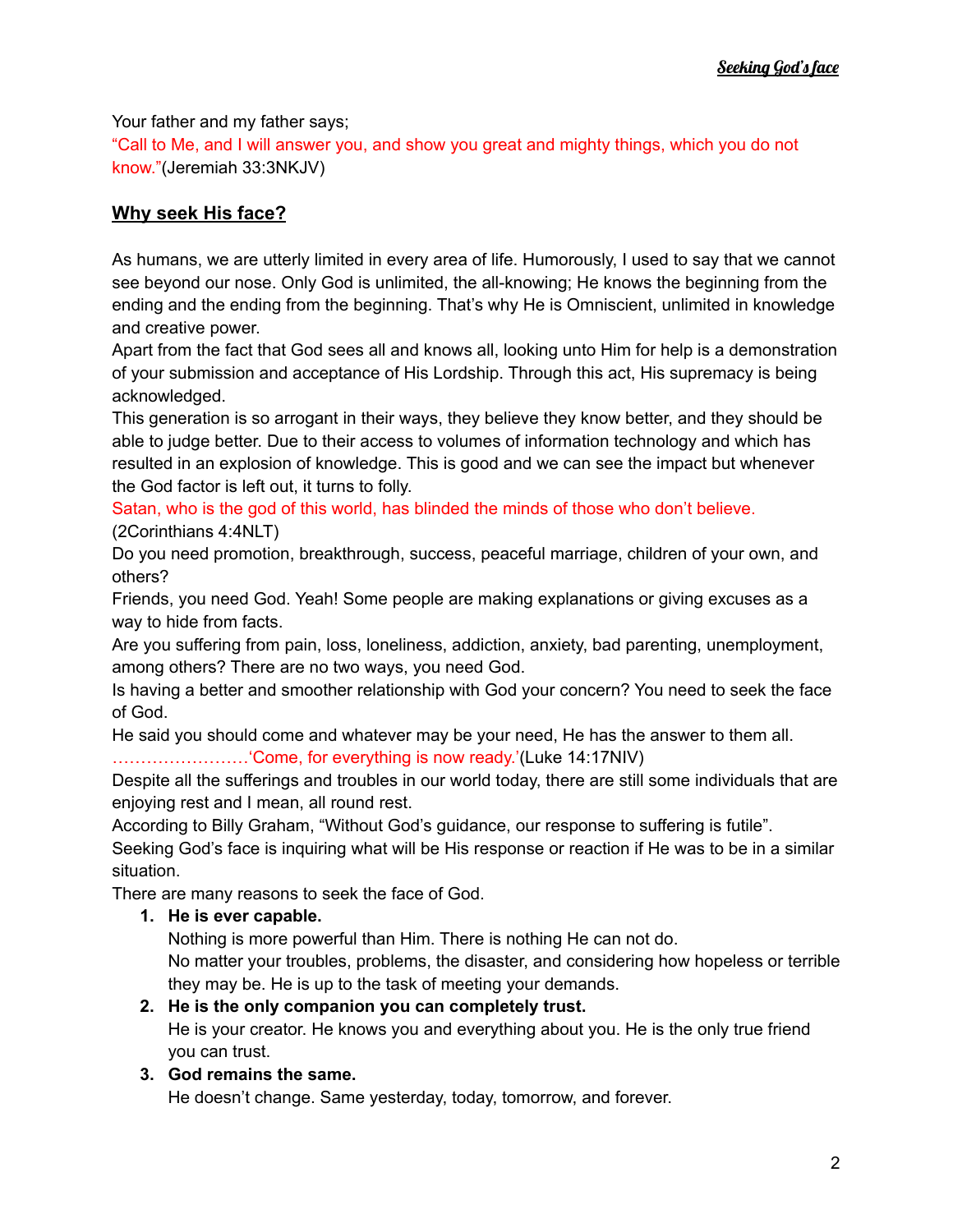#### **4. God can restore whatever you might have lost.**

He owns everything including whatever you might have lost in the past. Hold on to Him, with Him you will laugh again.

**5. He is a God of love.** He himself is love. His presence guarantees everlasting love and life.

#### **6. He has the answer to all your needs.**

All that you will ever need for a fulfilled and glorious life are with Him. His grace is ever sufficient for you if only you will hold on to Him

## **How to seek God's face**

## **1. You must know God.**

Wisdom demands that you know what you are looking for. How would you identify what you do not have an idea about? Get to know God and let Him know you. Get familiar with His voice so that when He speaks you will know. Make your voice known to Him as well. He only hears His own and not strangers.

#### **2. Be ready to pray**.

Prayer is the main channel of communication with God. It is your way of making your petitions known to Him. When you are praying, know quite well that you are praying. Some claim they are praying but are there before God apportioning blames while it shouldn't be them. Complaining is not praying or a way of being heard, it compounds issues. Whenever you pray, always have the belief that God is listening, and He is committed to providing answers to your prayer. He is a prayer-answering God.

## **3. Read** *your* **Bible regularly.**

Have you read your Bible today? I mean your Bible, a copy of your own. At all costs, make sure you own a copy; hard or soft. With the advancement in technology, there are many Bibles apps out there, download and have one for yourself. It is amazing to see people with all sorts of apps that end up corrupting and destroying their lives. If you need the hard copy(printed book), write me and I will send one to you.

The Bible is God's Word and manual for living, never *approach* a new day without reading and meditating on it. You can seek His face through His Word.

## **4. Cast all fear away and embrace faith.**

Fear is the major instrument of Satan in depriving people of enjoying their goodly rights. Fear is the enemy of faith. The Scripture says that without faith we can receive nothing from God. To make the matter worse, unbelief is a sin(Romans 11:20). There are about "365 fear not" in the Bible, at least one for each day. Fear is a spirit, knock it off you with the spirit of faith.

## **5. Possess the right attitude.**

Have heard people saying that attitude is everything. With the passage of time, I think they might be right. Right focus and right thinking are very important and I can assure you that they will yield the needed result. It is said that others are 10% while you are 90% of what happens to you. Seek the face of God in a business-like manner, with all seriousness, be determined and you will come out successfully.